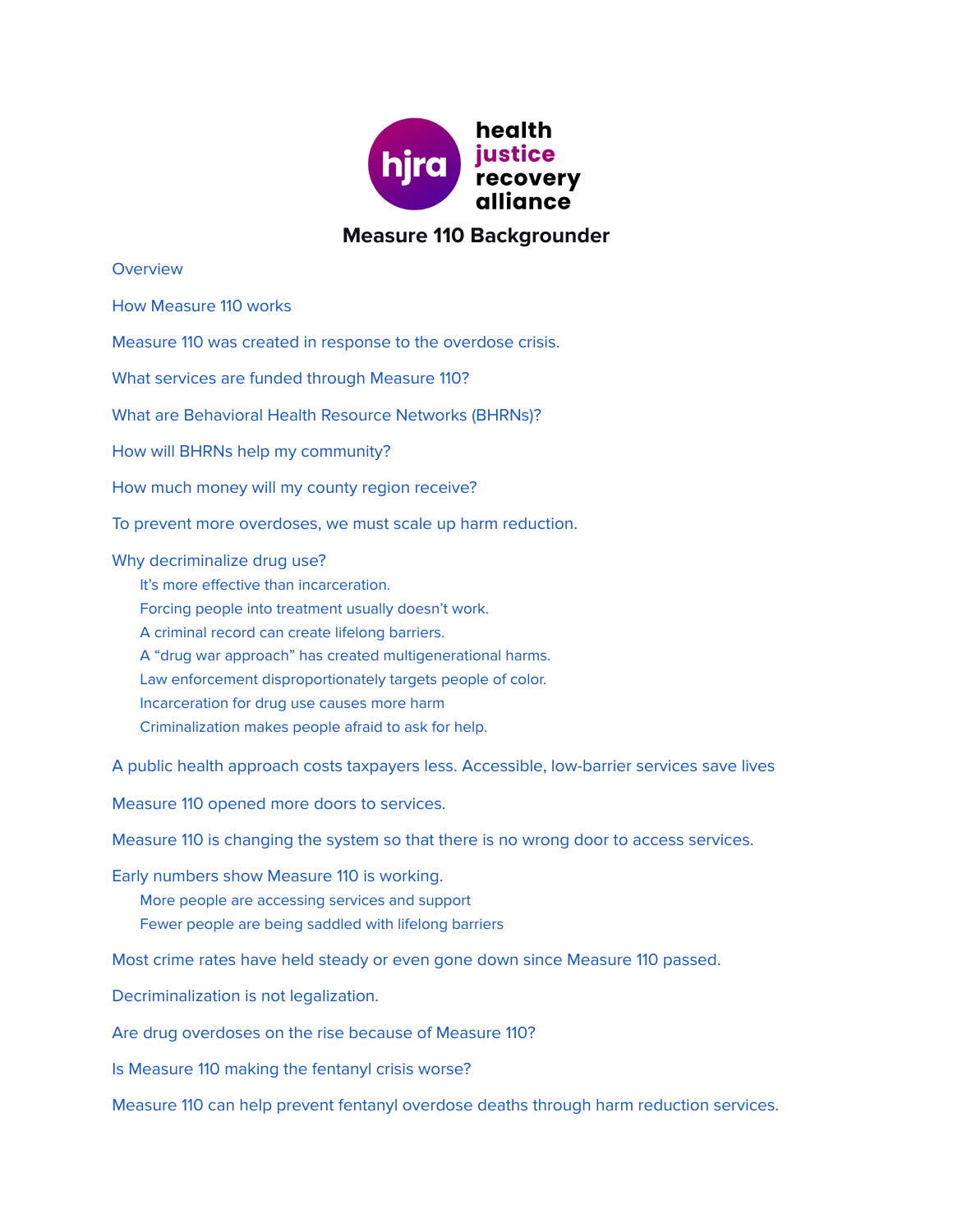### <span id="page-1-0"></span>**Overview:**

The nationwide overdose crisis and its impact on Oregon is a public health emergency. People we love are dying everyday. The CDC reports that over 107,000 people died from drug overdoses in 2021 $^{\prime}$  — that's about 12 deaths per hour. $^{\rm 2}$  Oregon ranks 50th in the nation in access to vital harm reduction and addiction recovery services, while also ranking second in the nation for people with Substance Use Disorder. **Measure 110 was created in response to the overdose crisis.** Measure 110 was also created to help address the suffering we're seeing on our streets by increasing access to critical services, including housing.

In 2020, Oregon voters overwhelmingly approved Measure 110, giving our state the opportunity to turn the dark realities of the overdose crisis into a beacon of hope for the rest of the country. We may be the first state to decriminalize, but we won't be the last. New polling shows that people of every race and place have been touched by the overdose crisis, and that a majority of people across party lines support evidence-based harm reduction measures to end it - including decriminalization. 3

Measure 110 removes criminal penalties for possession of small amounts of drugs in favor of a health-based and science-backed approach to substance use. Measure 110 was tailored to address Oregon's unique challenges, drawing from global best practices — from decriminalization in Portugal and Switzerland to Eugene's CAHOOTS model, which saves the city an estimated \$8.5 million in public safety spending annually.

Rather than labeling drug users as criminals, Measure 110 treats substance use as a public health issue affecting all of us, from spouses and siblings to young children and teens, from pregnant women to grandparents. People in our communities seeking harm reduction and addiction recovery services will now be able to access those services more quickly, closer to home, and by someone who shares their culture and/or language. The law intentionally prioritizes funding services not typically covered by Medicaid. With Measure 110 funding in place, people who lack health insurance coverage can access these services for free.

## <span id="page-1-1"></span>**How Measure 110 works:**

- 1) M110 decriminalized possession of small amounts of drugs as of February 1, 2021, by reducing criminal possession offenses from misdemeanors to civil infractions. Instead of arrests and criminal records, now people possessing small amounts of drugs will be cited and fined \$100.
- 2) Behavioral Health Resource Networks (BHRNs) are being established in each county, guaranteeing that all Oregonians will have access to a full array of low-barrier addiction



<sup>1</sup> <https://www.cdc.gov/nchs/nvss/vsrr/drug-overdose-data.htm>

<sup>&</sup>lt;sup>2</sup> Haven Wheelock, Overdose [Prevention](https://olis.oregonlegislature.gov/liz/mediaplayer/?clientID=4879615486&eventID=2022061008) Specialist, 6/2/22 legislative testimony

<sup>&</sup>lt;sup>3</sup> Data for [Progress](https://www.dataforprogress.org/blog/2022/4/20/bipartisan-majority-of-voters-support-harm-reduction-measures-and-decriminalizing) Polling Results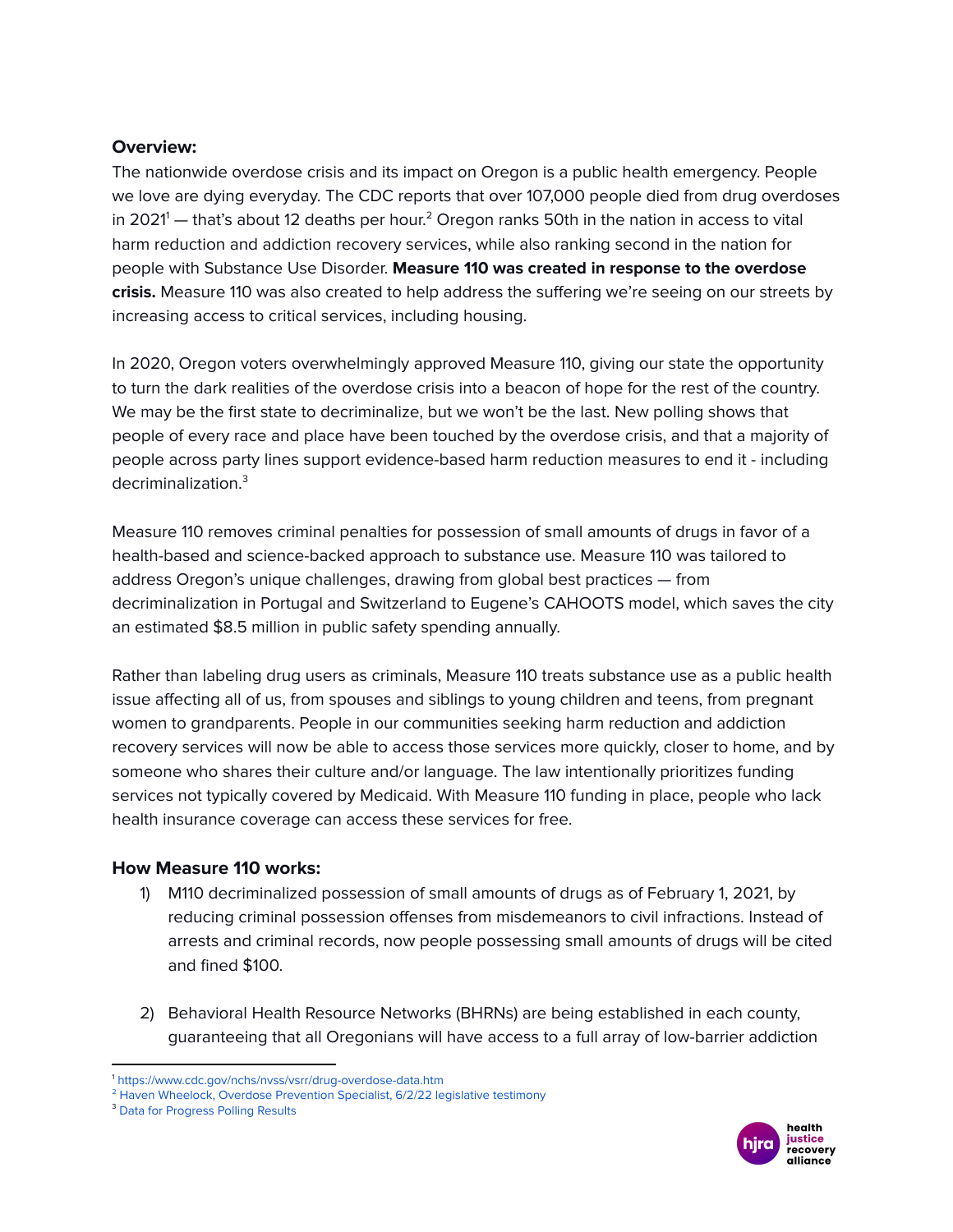services — including peer-supported recovery, harm reduction services, and supportive, transitional, and long-term housing. The law builds on critical services offered by existing community-based providers throughout the state, wherever possible. Those seeking help or to have their citation waived may access services through their local BHRN, or by calling the Lines for Life 24/7 hotline.

- 3) Services will be funded through grants and contracts with all cannabis tax revenue above \$45 million each year. (The Oregon Legislature allocated \$302 million from the fund for the 2021-23 biennium.)
- 4) The law established an Oversight and [Accountability](https://www.oregon.gov/oha/hsd/amh/pages/oac.aspx) Council (OAC) composed of people with lived experience, including people who actively use drugs, as well as with addiction and service delivery experts. Working with the Oregon Health Authority, the OAC determines how funds will be distributed.
- 5) The Secretary of State conducts regular financial and performance audits to ensure proper oversight and fiscal management of the program. The program's first [real-time](https://docs.google.com/document/d/1iFt2zLy3HSjokYAF4QgYBqylTv9hW83U/edit?usp=sharing&ouid=109698923576475200687&rtpof=true&sd=true) [audit](https://docs.google.com/document/d/1iFt2zLy3HSjokYAF4QgYBqylTv9hW83U/edit?usp=sharing&ouid=109698923576475200687&rtpof=true&sd=true) identified key areas where the Oregon Health Authority can better support the OAC and minimize future funding delays.

## <span id="page-2-0"></span>**Measure 110 was created in response to the overdose crisis.**

Overdose deaths are on the rise all across the country $4$  — not just in Oregon. Even after decriminalization, Oregon's overdose death rate remains lower than the Western states average, where overdose deaths have increased by  $40\%^5.$ 

## <span id="page-2-1"></span>**What services are funded through Measure 110?**

The law establishes Behavioral Health Resource Networks, which, working together will increase access to vital harm reduction and addiction recovery services, including:

- Behavioral Health Treatment that is evidence-based, trauma-informed, culturally specific, linguistically accessible, and patient-centered;
- Peer support and recovery services designed to help people continue to address their substance use;
- Housing; and
- Harm reduction interventions including overdose prevention, access to naloxone and hydrochloride along with drug education and outreach.

# <span id="page-2-2"></span>**What are Behavioral Health Resource Networks (BHRNs)?**

Measure 110 providers, working together as a network, will utilize program funds to increase access to harm reduction and addiction recovery services. Measure 110 prioritizes funding



<sup>4</sup> https://www.cdc.gov/nchs/nvss/vsrr/drug-overdose-data.htm

<sup>5</sup> WA - 30.59%, Oregon - 33.63%, California - 22.23, Alaska - 75.34%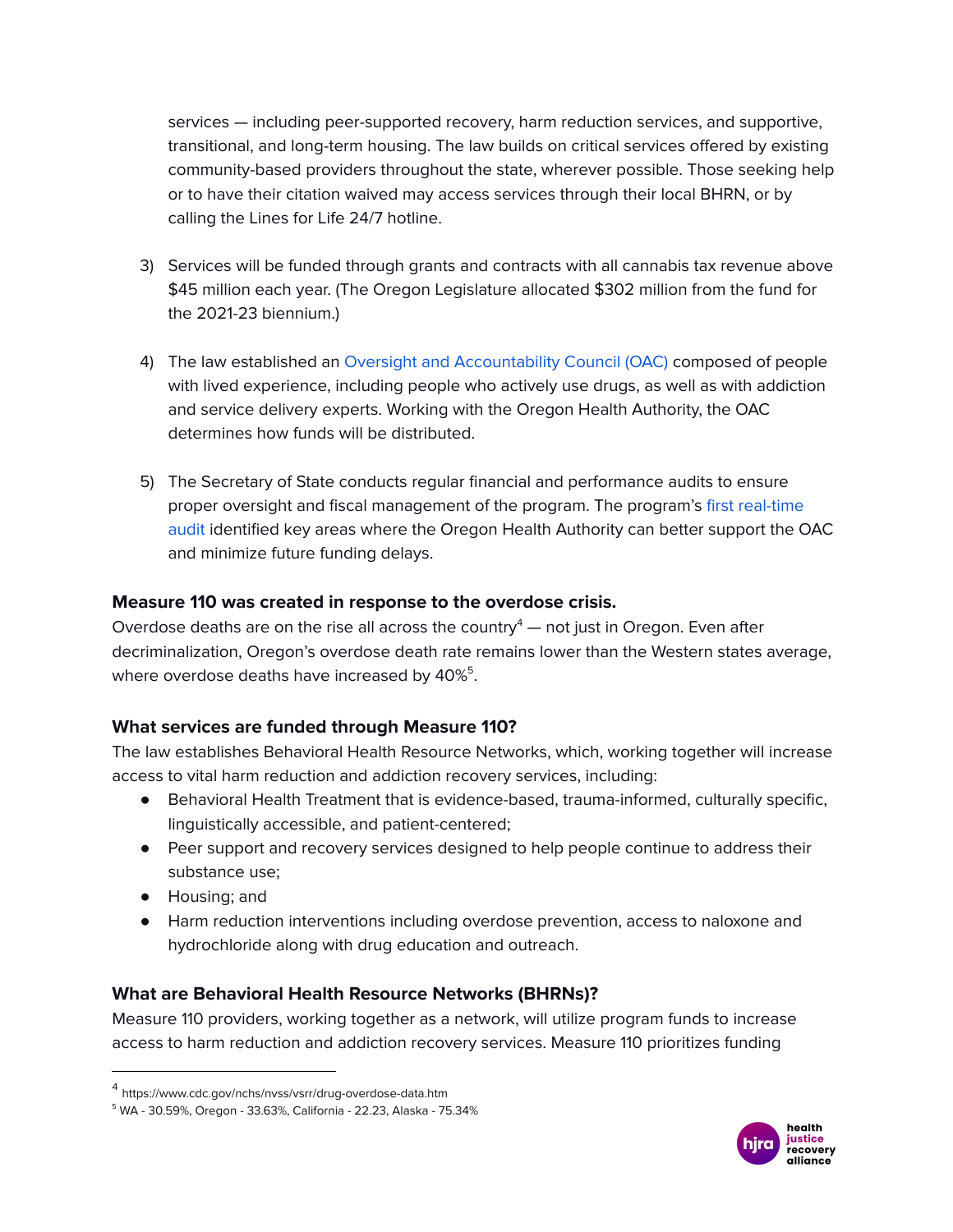culturally and linguistically specific services that serve the communities that have been disproportionately harmed by the war on drugs: Black, African American, Latino, Indigenous, Tribal and other communities of color. At least one Behavioral Health Resource Network (BHRN) has been established in each Oregon county. Learn more about [BHRNS](https://app.smartsheet.com/b/publish?EQBCT=daa407edd645460ba9d0a727eda67690) here.

## <span id="page-3-0"></span>**How will BHRNs help my community?**

People in our communities seeking out harm reduction and addiction recovery services will now be able to access those services more quickly, closer to home, and by someone who shares their culture and/or language. The law intentionally prioritizes funding services not typically covered by Medicaid. With Measure 110 funding in place, people who lack health insurance coverage can access these services for free.

The influx of funding will not only help people in our communities who struggle with addiction, but also help to develop the local behavioral health workforce, creating jobs for people to help others in their own communities.

## <span id="page-3-1"></span>**How much money will my county region receive?**

- See how much money each Oregon County will receive [through](https://www.oregon.gov/oha/HSD/AMH/docs/M110-Formula-Share.pdf) BHRN funding.
- What will BHRNs look like in your community? See the [organizations](https://app.smartsheet.com/b/publish?EQBCT=daa407edd645460ba9d0a727eda67690) funded and services [provided](https://app.smartsheet.com/b/publish?EQBCT=daa407edd645460ba9d0a727eda67690) here.

## <span id="page-3-2"></span>**To prevent more overdoses, we must scale up harm reduction.**

Harm reductionists have shared their concern that Oregon's drug supply is changing so quickly, they are unable to provide messaging around how to reduce overdose risk. Harm reduction services must scale up to help Oregon tackle this public health crisis. Measure 110 funds harm reduction services that help keep people safe and alive.

Harm reduction interventions also reduce other negative health outcomes associated with IV drug use, and more of these services are desperately needed in Oregon. HIV rates are climbing in Oregon because of the addiction crisis. Our state is also in the midst of a Hepatitis C epidemic; 70% of people who inject drugs are infected with Hepatitis C, and Oregon has one of the highest death rates associated with Hepatitis C infection.<sup>6</sup> In the first five years after Portugal's drug decriminalization program went into effect, drug overdose deaths dropped dramatically, as did the rate of HIV and other infectious disease transmission, and the amount of people voluntarily entering treatment or accessing services greatly increased. Architects of the Portuguese model emphasize that being able to focus on the individual person using drugs, their wellbeing, and connecting them with critical support services made all the difference.



<sup>6</sup> Haven Wheelock, Overdose [Prevention](https://olis.oregonlegislature.gov/liz/mediaplayer/?clientID=4879615486&eventID=2022061008) Specialist, 6/2/22 legislative testimony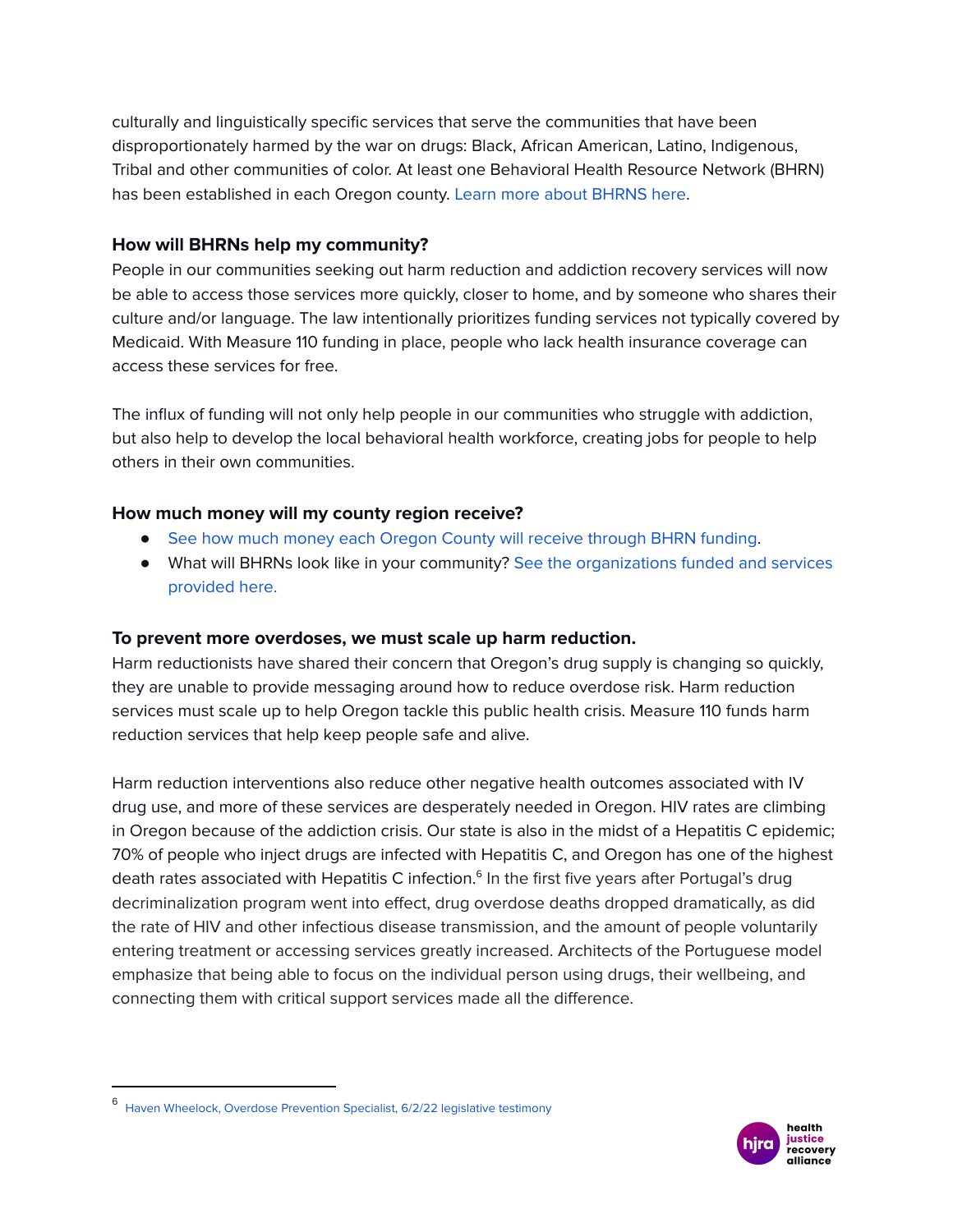### <span id="page-4-1"></span><span id="page-4-0"></span>**Why decriminalize drug use?**

#### **It's more effective than incarceration.**

The US has been criminalizing drug use for 50+ years and it has proven not only to be cruel, but largely ineffective.<sup>7</sup> More people are incarcerated than ever before, and more people are addicted than ever before. Oregon ranks second in the nation for substance abuse disorder and 50th in access to services<sup>8</sup>. This is a crisis and we must treat it with urgency by doing what works: make addiction recovery services available to more people in the most low-barrier, equitable way possible. In doing so, more people will get help and we will further destigmatize addiction and recovery. More people will feel safe to come forward and ask for help.

### <span id="page-4-2"></span>**Forcing people into treatment usually doesn't work.**

Coercing people into treatment undermines their dignity and autonomy, and the evidence suggests that coerced treatment is ineffective. [Data](https://www.sciencedirect.com/science/article/pii/S0376871622002290) show that the risk of dying immediately after discharge from compulsory care for addiction is very high, especially for younger clients.<sup>9</sup> Services should be evidence-based, voluntary, and accessible. That's exactly what Measure 110 does, and that's why decriminalization has been so effective in other countries when it comes to reducing stigma, connecting people with critical services, and ultimately preventing more people we love from dying from drug overdoses.

### <span id="page-4-3"></span>**A criminal record can create lifelong barriers.**

A criminal record for even a misdemeanor drug charge can sometimes be an automatic barrier to getting a job, accessing housing, qualifying for a credit card or student loan, and can also automatically disqualify people from being eligible for certain professional licenses. Increased drug testing and hyper-criminalization fueled by the drug war combine to often prevent people from vital public services. Eligibility policies that target people who use drugs make it harder for families to meet basic needs, and these bans do nothing to improve circumstances for people struggling to put food on the table.

### <span id="page-4-4"></span>**A "drug war approach" has created multigenerational harms.**

We've tried for more than half a century to arrest our way out of this public health crisis, and doing so has created harms that span generations. <sup>10</sup> The disproportionate impact of drug war-related policies and practices on communities of color means these communities are most harmed by economic and employment disenfranchisement<sup>11</sup>



<sup>7</sup> Drug Policy [Alliance](https://drugpolicy.org/issues/mass-criminalization)

<sup>&</sup>lt;sup>8</sup> SAMHSA National Survey on Drug Use and Health

<sup>9</sup> <https://www.sciencedirect.com/science/article/pii/S0376871622002290>

<sup>&</sup>lt;sup>10</sup> "The United States is home to less than 5% of the world's population, but nearly 25% of its prisoners. …Over 1.6 million people are arrested, prosecuted, incarcerated, placed under supervision and/or deported each year on a drug law violation." - Drug Policy Alliance data on mass incarceration

<sup>11</sup> Drug Policy [Alliance](https://uprootingthedrugwar.org/employment/)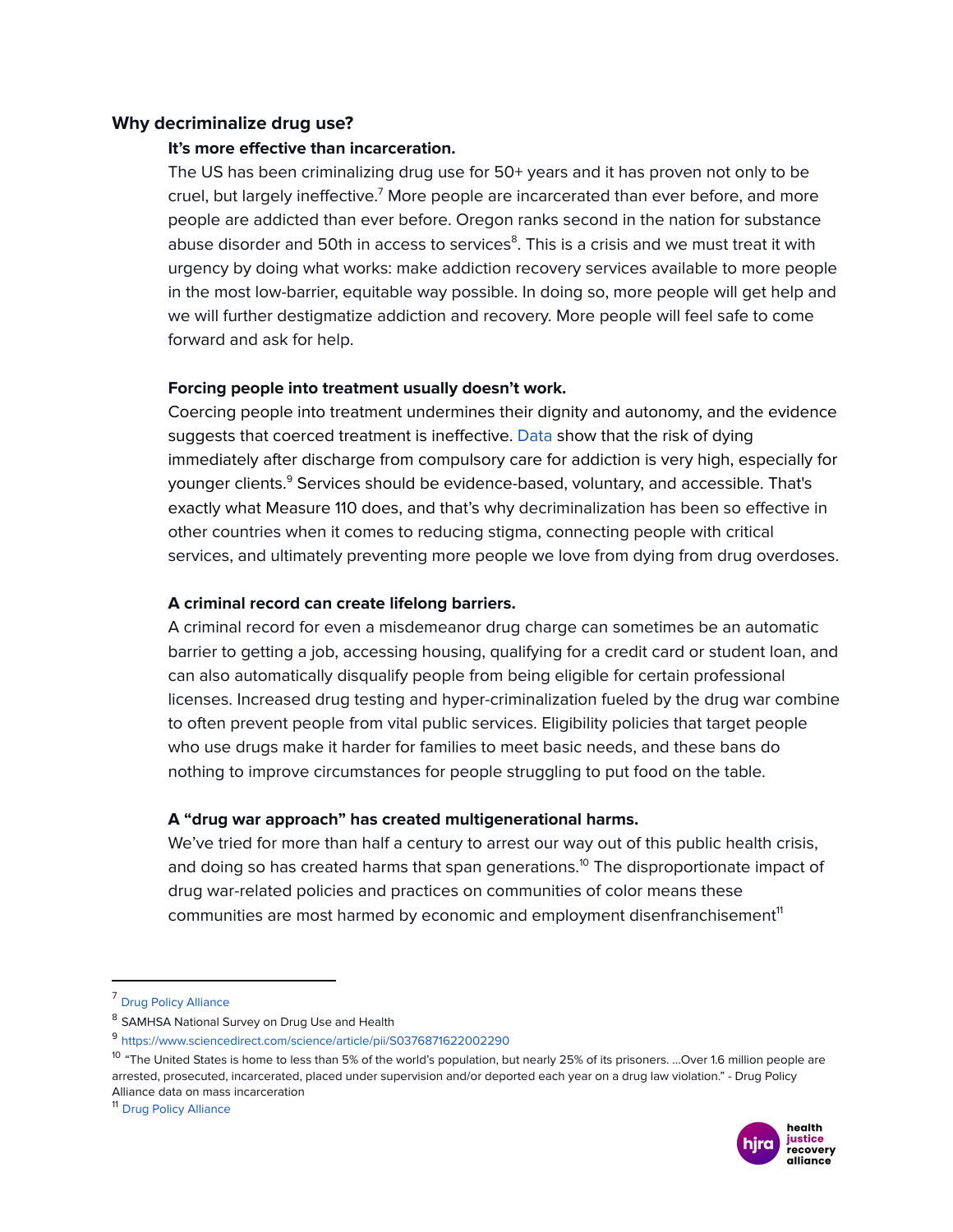#### <span id="page-5-0"></span>**Law enforcement disproportionately targets people of color.**

Law enforcement disproportionately targets low-income communities and people of color when enforcing drug laws, despite the fact that people of all races use drugs at similar rates.<sup>12 13</sup> Black people comprise 26 percent of all drug-related arrests nationally even though they comprise 13 percent of the US population. In Oregon prior to Measure 110, Black and Indigenous people were disproportionately more likely than white people to be arrested for drug possession and be convicted of felony drug possession<sup>14</sup>, even though people of color are consistently documented by the U.S. government to use drugs at similar rates to people of other races.

People of color experience discrimination at every stage of the judicial system and are more likely to be stopped, searched, arrested, convicted, harshly sentenced and saddled with a lifelong criminal record. This is particularly the case for drug law violations. Research shows that nationally prosecutors are twice as likely to pursue a mandatory minimum sentence for Black people as for white people charged with the same offense. Among people who received a mandatory minimum sentence in 2011, 31% were Black.

#### <span id="page-5-1"></span>**Incarceration for drug use causes more harm**

Incarceration worsens health outcomes, causes more trauma, and increases the risk of dying from an overdose.

While there may be powerful anecdotal examples of how incarceration helped someone find recovery, this is far from the norm. Data shows that incarceration causes more trauma that makes recovery harder to obtain<sup>15</sup>, and even increases the risk of dying from an overdose once released. 16

#### <span id="page-5-2"></span>**Criminalization makes people afraid to ask for help.**

Drug criminalization contributes to stigma, and deters people from seeking voluntary health services, like overdose prevention and addiction recovery services.

#### <span id="page-5-3"></span>**A public health approach costs taxpayers less.**

A [recent](https://rutgerspolicyjournal.org/sites/jlpp/files/Naples_Final_Spring2022_5.pdf) study looking at decriminalization in New Jersey found that \$1 billion in direct costs and health casualties of the drug war can be saved through decriminalization, and that such savings can be utilized to fund a more effective public-health approach for people who use drugs. $^{\textrm{\textsf{17}}}$ 

<sup>&</sup>lt;sup>17</sup> "Estimating the Savings from [Decriminalizing](https://rutgerspolicyjournal.org/sites/jlpp/files/Naples_Final_Spring2022_5.pdf) Drug Consumption: The Case of New Jersey", Rutgers Journal of Law and Public Policy



<sup>&</sup>lt;sup>12</sup> Camplain et al., 2020; Center for Disease Control and Prevention, 2019

<sup>&</sup>lt;sup>13</sup> Substance Abuse and Mental Health Services Administration, "Results from the 2014 National Survey on Drug Use and Health: Detailed Tables," (Rockville, MD: Substance Abuse and Mental Health Services Administration, 2015), Table 1.19B.

<sup>&</sup>lt;sup>14</sup> Federal Bureau of Investigation, 2019; Oregon Criminal Justice Control Commission, 2019

<sup>&</sup>lt;sup>15</sup> 2020 [Sociological](https://www.tandfonline.com/doi/abs/10.1080/15564886.2020.1721387?journalCode=uvao20) Study - "Gladiator School: Returning Citizens' Experiences with Secondary Violence Exposure in Prison"

<sup>&</sup>lt;sup>16</sup> Accordina to the New England Journal of [Medicine,](https://www.nejm.org/doi/10.1056/NEJMsa064115?url_ver=Z39.88-2003&rfr_id=ori:rid:crossref.org&rfr_dat=cr_pub%3dwww.ncbi.nlm.nih.gov) in the first two weeks after their release from prison, individuals are almost 13 times more likely to die than the general population.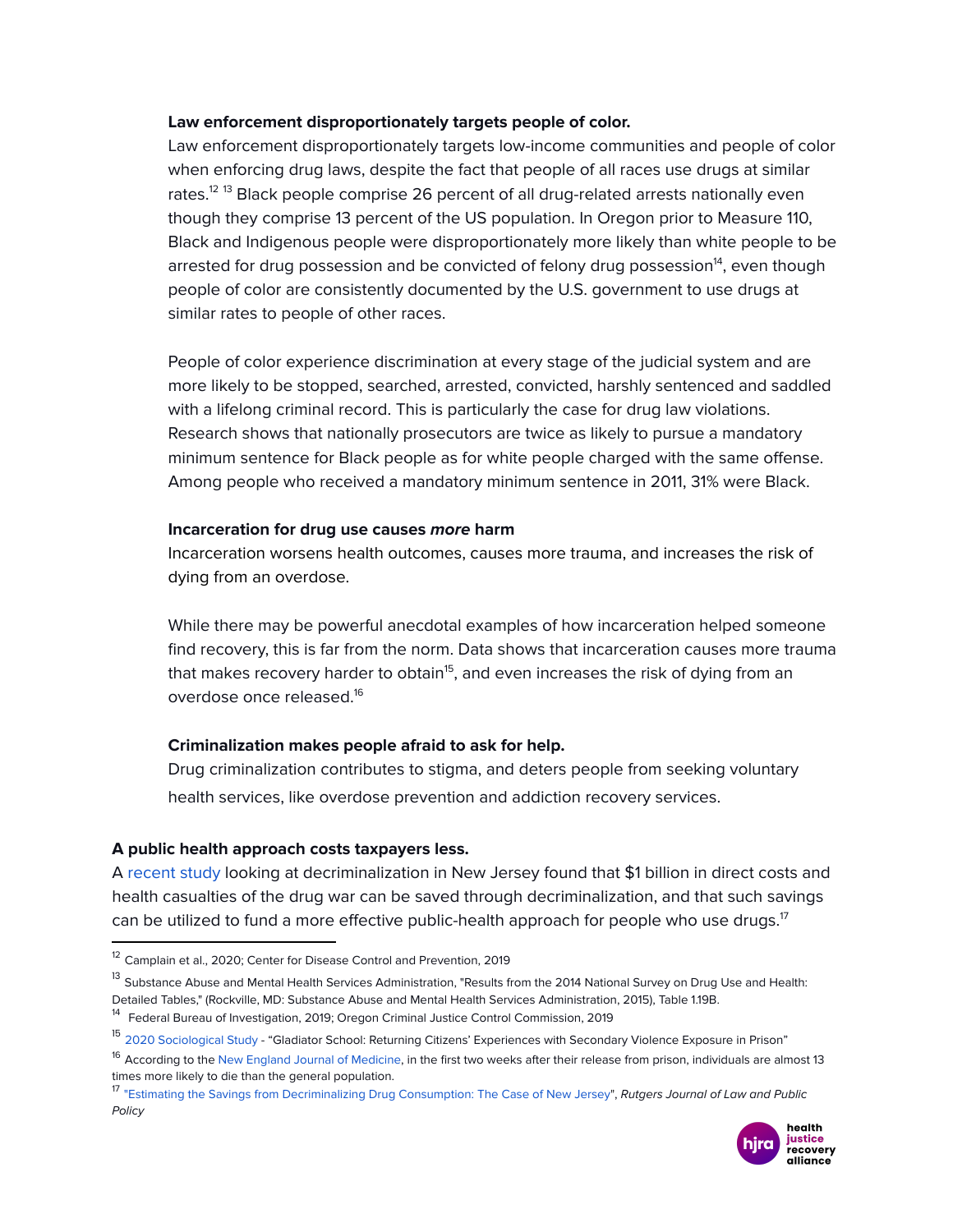According to the Office of National Drug Control Policy, drug abuse leads to about \$120 billion in criminal justice costs, health care costs, lost wages and incarceration, and victim costs every year. In Oregon, the total cost of substance abuse was estimated to be almost \$6 billion. A study by the Oregon Office of Alcohol and Drug Abuse Programs found that for every tax dollar spent on addiction recovery services, it saved \$5.60 in taxpayer money. 18

## <span id="page-6-0"></span>**Accessible, low-barrier services save lives**

Measure 110 makes care more accessible to more people by removing barriers to and conditions for care. The Oregon Health Authority reported that in only six months, Measure 110 funding enabled over 16,000 more people to receive care.

Low-barrier care eliminates many typical obstacles that prevent people from accessing care. Care is considered "low-barrier" when a person is able to access the services they need without having to deal with long wait times, wait lists, prohibitive costs, or other delays. A low‐barrier approach is a way to "meet people where they are" and provide an environment where they can be who they are — culturally and emotionally.

## <span id="page-6-1"></span>**Measure 110 opened more doors to services.**

Some have wrongly asserted that prior to Measure 110, people in Oregon struggling with substance use could easily access addiction recovery services through the criminal justice system. They have argued that Measure 110 removed this pathway to services. This is far from accurate. There are few services available for incarcerated people in Oregon struggling with addiction. Addiction recovery providers also report that prior to the initial Measure 110 funding being released, it was not uncommon to have to turn people seeking services away, or put them on a waiting list that was weeks long.

## <span id="page-6-2"></span>**Measure 110 is changing the system so that there is no wrong door to access services.**

You don't have to get arrested before you are *maybe* offered help. Our loved ones struggling with substance use can now either call the 110 hotline to get connected to services, or seek them out directly through local providers. Measure 110 is changing the addiction recovery service landscape so that regardless of the path, supportive services will be more readily available closer to home.

## <span id="page-6-4"></span><span id="page-6-3"></span>**Early numbers show Measure 110 is working.**

## **More people are accessing services and support**

The Oregon Health Authority reports that, in just six months, Measure 110 funding provided critical services to more than 16,000 people in Oregon. Over the next 18 months,



<sup>18</sup> The [Statesman](https://www.statesmanjournal.com/story/news/crime/2016/09/30/oregon-police-prosecutors-seek-fewer-felonies-drug-possession/91220580/) Journal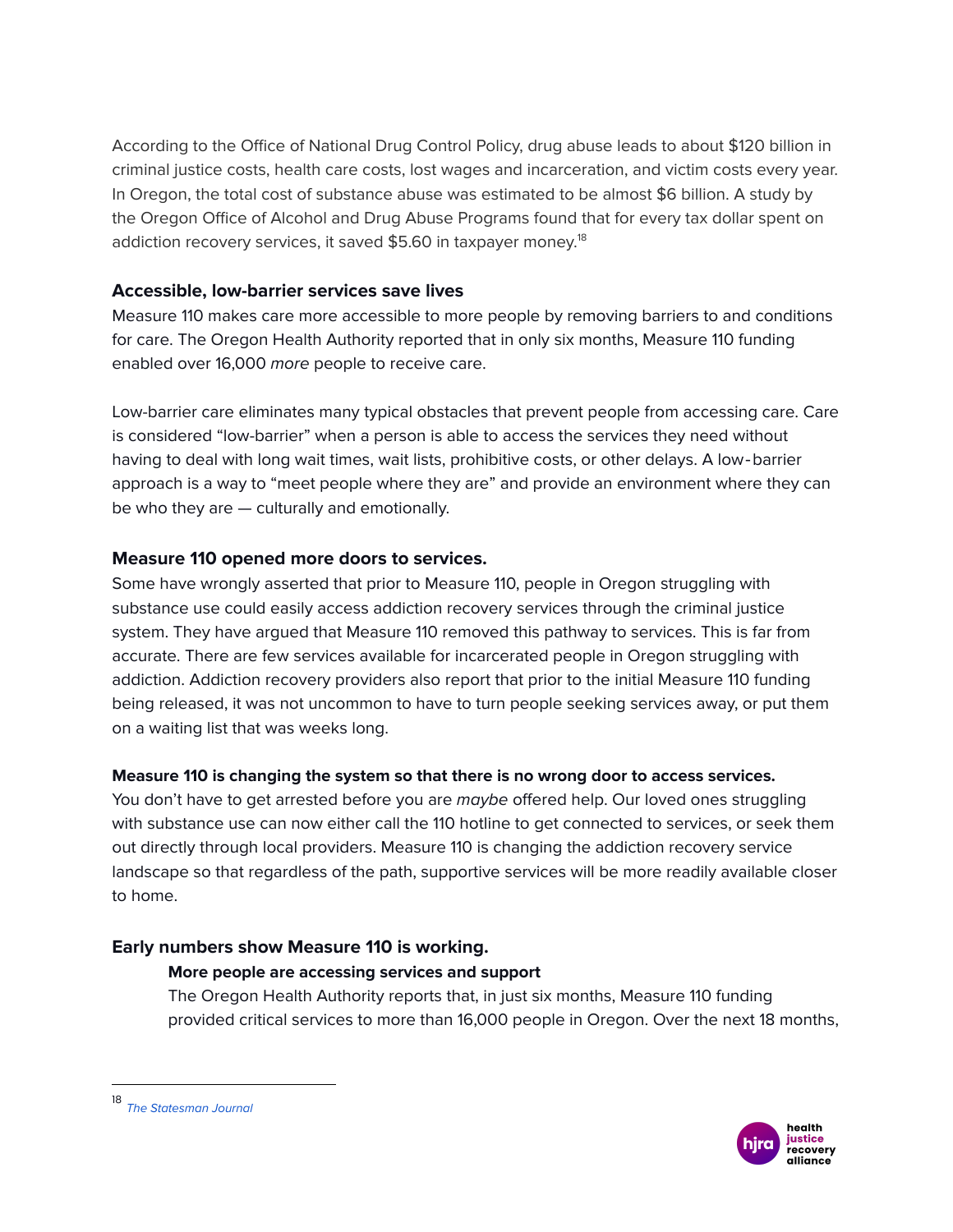Measure 110 will dedicate a total of \$260 million toward making addiction recovery and harm reduction services more accessible.

### <span id="page-7-0"></span>**Fewer people are being saddled with lifelong barriers**

As a result of the passage of Measure 110, there has been a significant reduction in drug arrests and convictions, even when the drop in arrests during the pandemic is accounted for. Drug arrests overall are down over 80 percent. <sup>19</sup> When it comes to stopping the ongoing harms of the war on drugs, the very presence of a drug arrest or charge can create barriers that last a lifetime. A criminal record for even a misdemeanor drug charge can sometimes be an automatic barrier to getting a job, accessing housing, qualifying for a credit card or student loan, going on a school field trip with their children, and can also automatically disqualify people from getting a professional license for their trade.

## <span id="page-7-1"></span>**Most crime rates have held steady or even gone down since Measure 110 passed.**

Despite the sensationalism from some elected officials and media outlets about the alleged rise in crime in recent years, data show that, in general, crime rates have held steady since 2018. $^{\mathsf{20}}$ **Preliminary data on 2021 crime rates within Oregon's largest cities show that most crime rates either held steady or even declined. 21**

Though not supported by data, the electorate's views on crime may be driven in part by the very politicians seeking their vote, as well as regular [messaging](http://protectportland.org/) from police [unions](https://www.opb.org/article/2021/06/15/portland-police-officer-charged-for-assaulting-activist-photographer-at-protest/) and [organizers](https://twitter.com/people4portland/status/1486500451864485890?s=21&t=nHlo--AA4rzGfVwJmeYMkw) [opposing](https://twitter.com/people4portland/status/1486500451864485890?s=21&t=nHlo--AA4rzGfVwJmeYMkw) criminal justice reformers. 22

<sup>21</sup> Ibid.

<sup>22</sup> <https://www.opb.org/article/2022/04/21/oregon-governors-race-portland-city-council-crime-polling-data/>



<sup>19</sup> Oregon Criminal Justice [Commission](https://drive.google.com/file/d/16oFcmY85a4pp-7oFnuFl1Xbj4kp4Tsqp/view?usp=sharing)

<sup>20</sup> Oregon Justice [Resource](https://drive.google.com/file/d/14dTWpVFuWRp1nFHAvrqTiXTSlLamoC4R/view?usp=sharing) Center: "Crime and Safety in Oregon in 2022: Myths, Facts and Solutions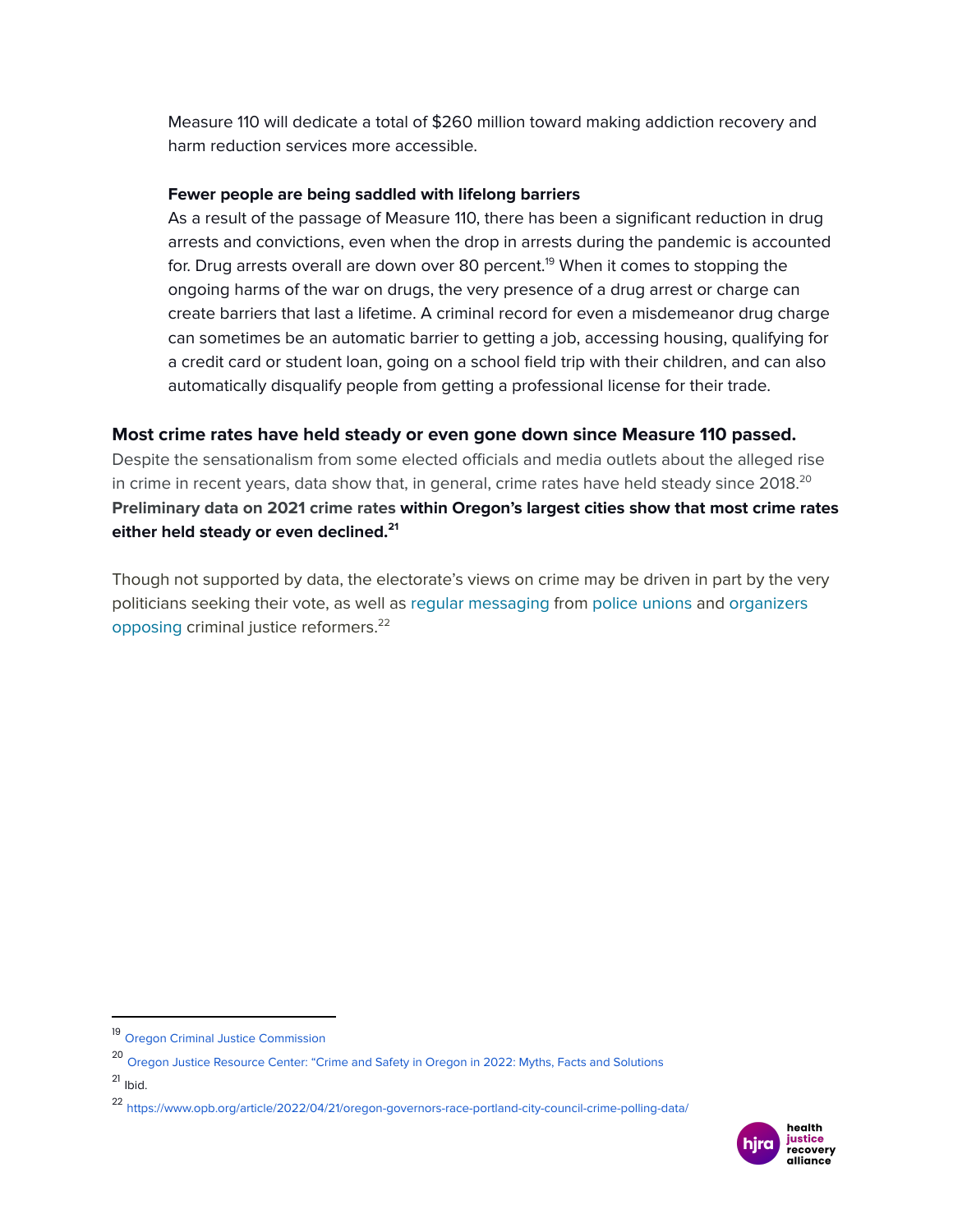

Note that violent crime includes homicide, rape, robbery, and aggravated assault; property crime includes burglary, motor vehicle theft, and larceny theft (including non-felonious larceny theft).

# <span id="page-8-0"></span>**Decriminalization is not legalization.**

Measure 110 only decriminalized personal possession of small amounts of drugs, reducing criminal possession offenses from misdemeanors to civil infractions. Other conduct involving drugs — like manufacturing, dealing, intent to sell, driving under the influence, etc. — remain illegal.

# <span id="page-8-1"></span>**Are drug overdoses on the rise because of Measure 110?**

Measure 110 funds overdose prevention services. Like gun violence, drug overdoses are on the rise all across the country — not just in Oregon where possession of small amounts of drugs have been decriminalized. Oregon ranks 50th in the nation in access to critical addiction recovery services. The influx of funds from Measure 110 will help Oregon meet the tremendous need for these services. That's why it's so important to quickly release the funding into the communities that desperately need these services. The influx of Measure 110 is five times the amount that Oregon currently spends on harm reduction and addiction recovery services.